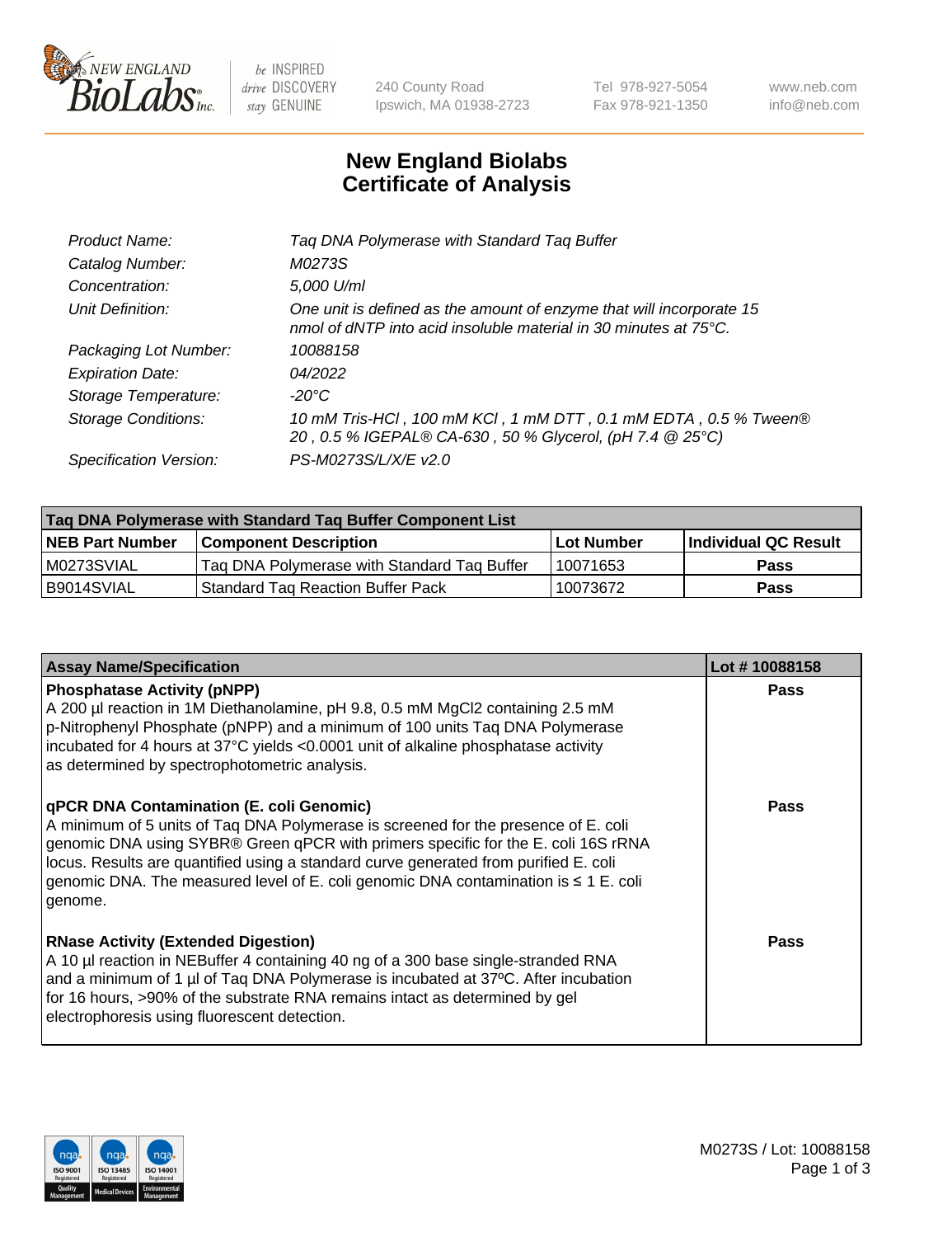

be INSPIRED drive DISCOVERY stay GENUINE

240 County Road Ipswich, MA 01938-2723 Tel 978-927-5054 Fax 978-921-1350

www.neb.com info@neb.com

| <b>Assay Name/Specification</b>                                                                                                                                                                                                                                                                                                                                       | Lot #10088158 |
|-----------------------------------------------------------------------------------------------------------------------------------------------------------------------------------------------------------------------------------------------------------------------------------------------------------------------------------------------------------------------|---------------|
| <b>Single Stranded DNase Activity (FAM-Labeled Oligo)</b><br>A 50 µl reaction in ThermoPol® Reaction Buffer containing a 10 nM solution of a<br>fluorescent internal labeled oligonucleotide and a minimum of 25 units of Taq DNA<br>Polymerase incubated for 30 minutes at 37°C and 75°C yields <10% degradation as<br>determined by capillary electrophoresis.      | Pass          |
| Non-Specific DNase Activity (16 Hour)<br>A 50 µl reaction in NEBuffer 2 containing 1 µg of T3 or T7 DNA in addition to a<br>reaction containing Lambda-HindIII DNA and a minimum of 5 units of Taq DNA<br>Polymerase incubated for 16 hours at 37°C results in a DNA pattern free of<br>detectable nuclease degradation as determined by agarose gel electrophoresis. | Pass          |
| PCR Amplification (5.0 kb Lambda DNA)<br>A 50 µl reaction in Standard Tag Reaction Buffer in the presence of 200 µM dNTPs and<br>0.2 µM primers containing 5 ng Lambda DNA with 1.25 units of Taq DNA Polymerase for<br>25 cycles of PCR amplification results in the expected 5.0 kb product.                                                                        | Pass          |
| <b>Protein Purity Assay (SDS-PAGE)</b><br>Taq DNA Polymerase is ≥ 99% pure as determined by SDS-PAGE analysis using Coomassie<br>Blue detection.                                                                                                                                                                                                                      | Pass          |
| <b>Endonuclease Activity (Nicking)</b><br>A 50 µl reaction in ThermoPol® Reaction Buffer containing 1 µg of supercoiled<br>PhiX174 DNA and a minimum of 20 units of Taq DNA Polymerase incubated for 4 hours at<br>37°C and 75°C results in <10% conversion to the nicked form as determined by agarose<br>gel electrophoresis.                                       | Pass          |

This product has been tested and shown to be in compliance with all specifications.

One or more products referenced in this document may be covered by a 3rd-party trademark. Please visit <www.neb.com/trademarks>for additional information.